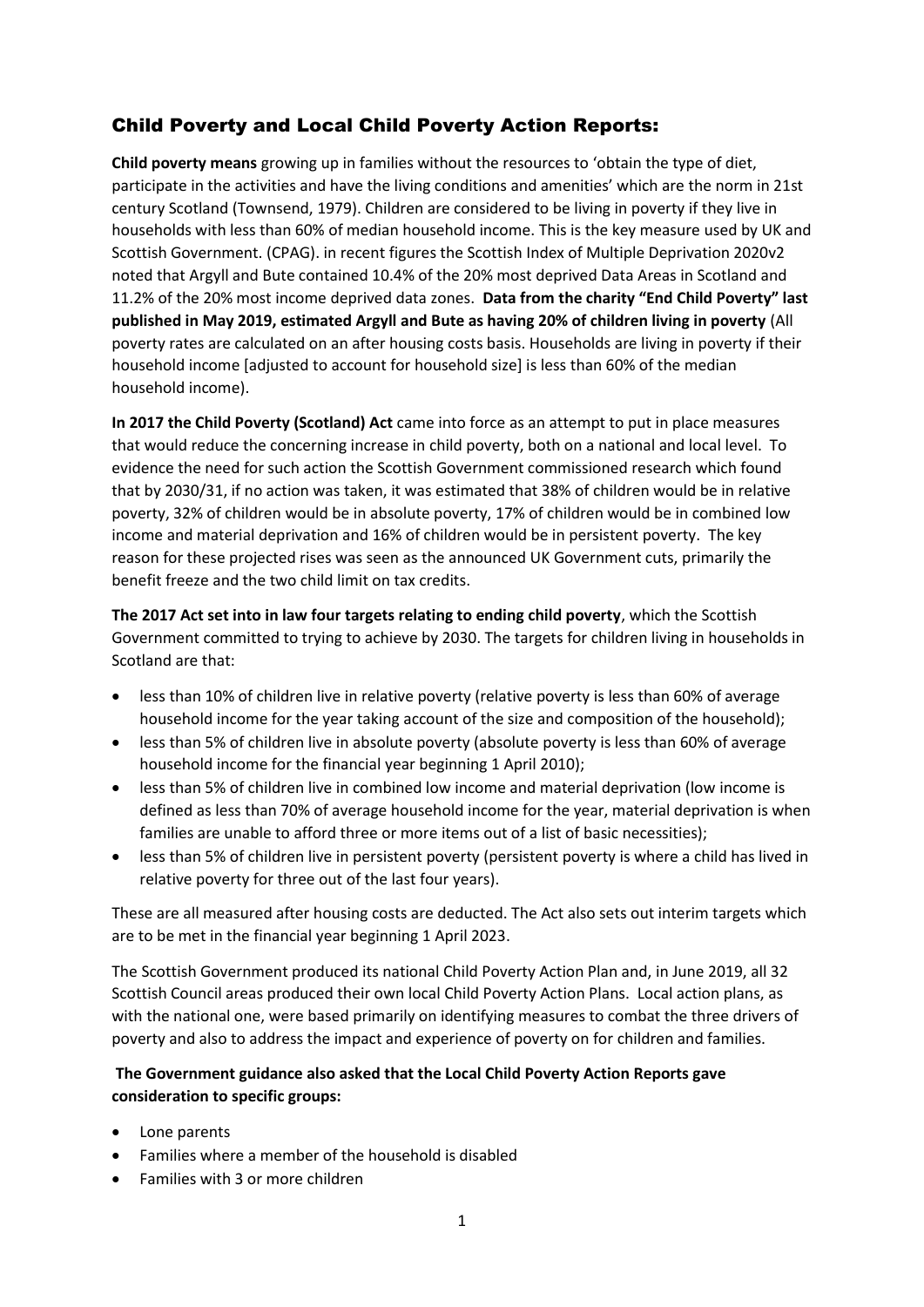- Minority ethnic families
- Families where the youngest child is under 1
- Mothers aged under 25.



# **Income through employment, income through benefits and the cost of living.**

### **Local Child Poverty Action Plans must also link with other key plans including:**

- Local Outcomes Improvement Plan.
- Fairer Scotland Duty: This is an overarching strategic duty on public bodies (including local authorities). It has interactions with the Equality Act 2010; Scotland Act 2016; and came into force on 1 April 2018.
- Children & Young People (Scotland) Act 2014.
- Community Empowerment (Scotland) Act 2015.
- Education (Scotland) Act 2016.

In 2020 local authorities are also required to produce a "Children's Rights Report" and on 01/09/2020 the First Minister announced that a UNCRC (United Nations Convention on the Rights of The Child) Incorporation Bill as part of Scotland's 2020/21 Programme for Government.

# The United Nations Convention on the Rights of the Child.

[https://downloads.unicef.org.uk/wp-](https://downloads.unicef.org.uk/wp-content/uploads/2010/05/UNCRC_united_nations_convention_on_the_rights_of_the_child.pdf?_ga=2.174658018.1999023234.1593702630-61273816.1593702630)

content/uploads/2010/05/UNCRC united nations convention on the rights of the chil [d.pdf?\\_ga=2.174658018.1999023234.1593702630-61273816.1593702630](https://downloads.unicef.org.uk/wp-content/uploads/2010/05/UNCRC_united_nations_convention_on_the_rights_of_the_child.pdf?_ga=2.174658018.1999023234.1593702630-61273816.1593702630)

**The United Nations Convention on the Rights of the Child; in child friendly language**

<https://sites.unicef.org/rightsite/files/uncrcchilldfriendlylanguage.pdf>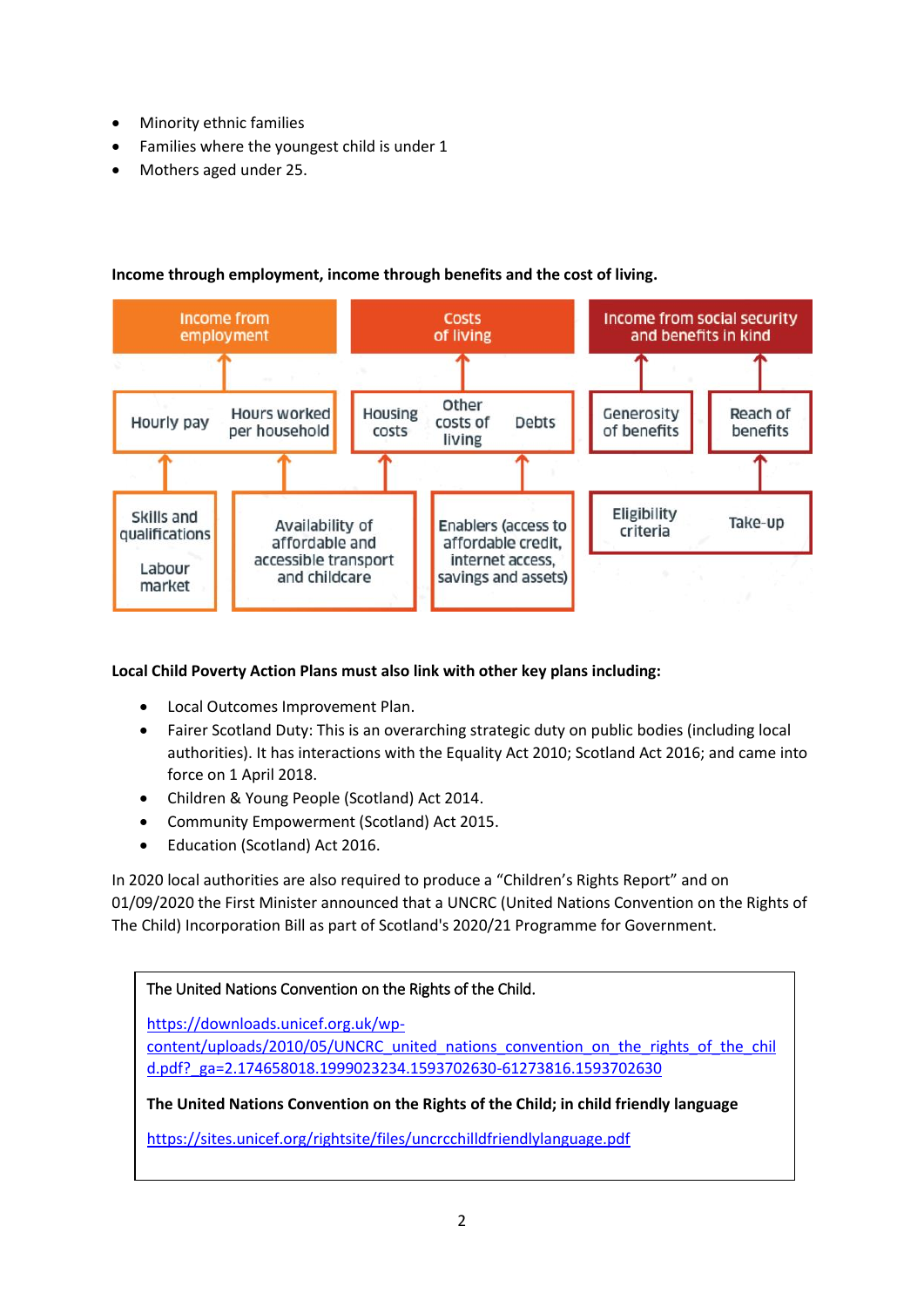## **In Argyll and Bute's first Child Poverty Action Plan, published in June 2019, we set out our vision as:**

*We want an Argyll and Bute where no-one lives in poverty. Everyone should be able to achieve their potential and feel healthy, happy and valued. We want to be a place where everyone understands that tackling poverty is a shared responsibility. We believe that if we act locally, and in partnership, we can make a difference.*

### **The Plan 2019:**

#### [https://www.argyll-bute.gov.uk/sites/default/files/child\\_poverty\\_action\\_plan\\_0.pdf](https://www.argyll-bute.gov.uk/sites/default/files/child_poverty_action_plan_0.pdf)

We consulted with children and young people, via School Councils and this demonstrated that children and young people are concerned about child poverty and want to be involved in tackling it and to be consulted. It is intended that this engagement will be continued and increase going forward. The Covid19 crisis has disrupted this and work on the plan during 2020. The Scottish Government delayed the release of their own Child Poverty Delivery Plan review "Every Child Every Chance" until August 2020 and local authorities were not required to produce local reports by June but do need to produce an annual review of their original plans by the end of 2020.

#### **Why is it so Important to Commit to Tackling Child Poverty?**

Experiencing child poverty can undermine the health, wellbeing and educational attainment of children. For example, Scottish Government statistics show:

- 61% of low-income families with children in Scotland can't afford to make regular savings of £10 a month or more.
- 51% report that they don't have a small amount of money to spend each week on themselves.
- 10% can't afford to have friends of their children round for tea or a snack once a fortnight.

#### **We also know that:**

- Children from higher income families significantly outperform those from low income households at ages 3 and 5. By age 5 there is a gap of ten months in problem solving development and of 13 months in vocabulary (Source: JRF). The Growing up in Scotland study recently found that that there is still a gap in language ability between more and less advantaged children as children reach the last years of primary school. This is the case regardless of whether the gap is measured with respect to family income, area deprivation or the parent's level of education. (Source: GUS)
- Three year olds in households with incomes below £10,000 are two and a half times more likely to suffer chronic illness than children in households with incomes above £52,000 (Source: Donald Hirsch).
- There are strong links between the experience of child poverty and poor mental health. Some studies suggest that children living in low-income households are nearly three times as likely to suffer mental health problems than their more affluent peers (Source: JRF; Audit Scotland).
- Children from lower income households are also more likely than children from more affluent households to experience behavioural and emotional problems. (Source: University of Edinburgh)

(Child Poverty Action Group)